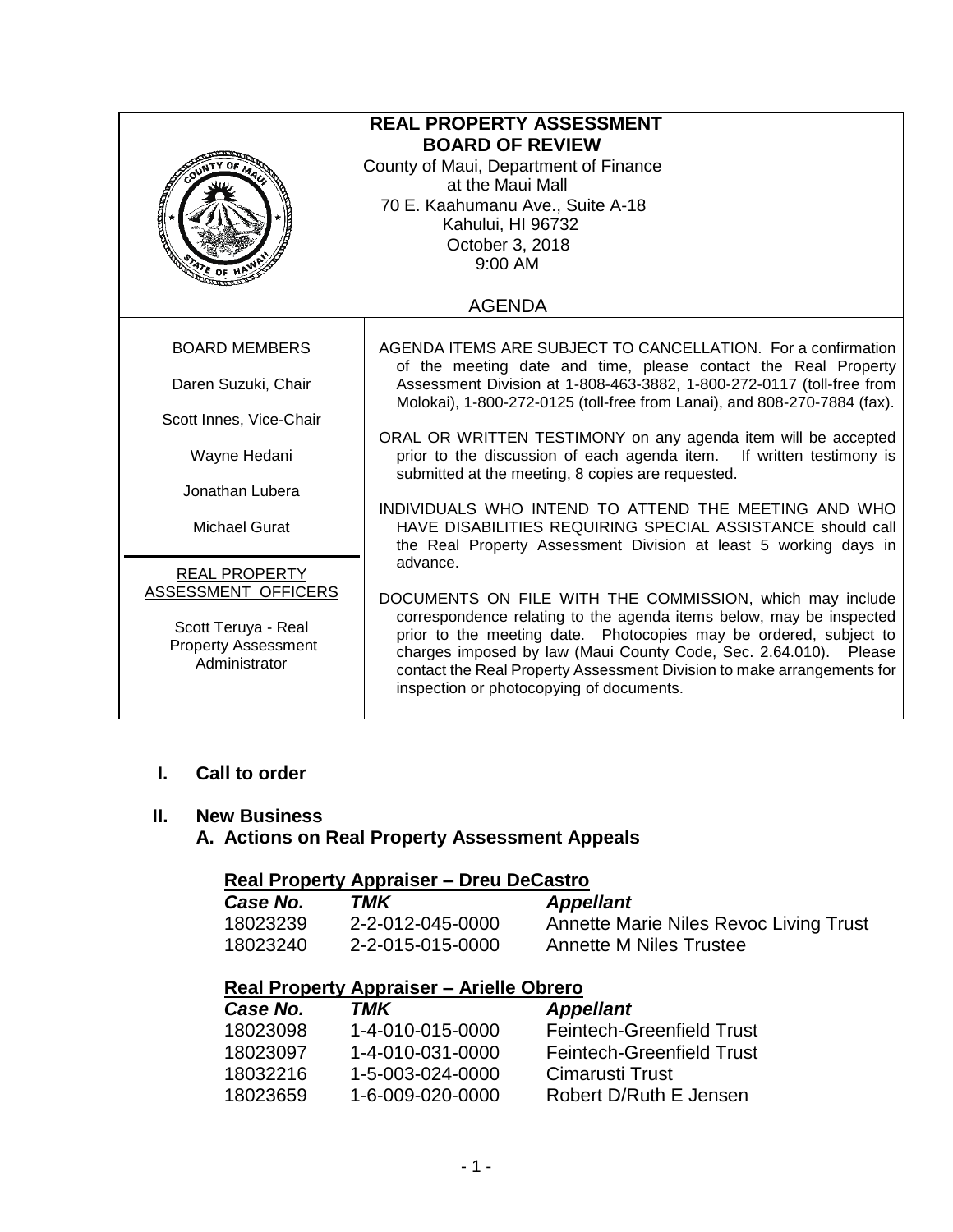## **Real Property Appraiser – Arielle Obrero (con't)**

| Case No. | <b>TMK</b>       | <b>Appellant</b>            |
|----------|------------------|-----------------------------|
| 18023669 | 2-8-004-068-0000 | Peahi Partnership           |
| 18023666 | 2-8-004-117-0000 | Peahi Partnership           |
| 18023696 | 2-8-004-118-0000 | Peahi Partnership           |
| 18023665 | 2-8-004-119-0000 | Peahi Partnership           |
| 18023107 | 3-9-001-160-0140 | <b>Kenneth James Lester</b> |
| 18023131 | 3-9-004-135-0191 | JDRELLC                     |
|          |                  |                             |

#### **Real Property Appraiser – LeeAnn Leynes**

| <b>TMK</b>       | <b>Appellant</b>                      |
|------------------|---------------------------------------|
| 4-6-013-001-0000 | Wainee Land & Homes LLC               |
| 4-6-014-001-0000 | Wainee Land & Homes LLC               |
| 4-6-018-002-0000 | Wainee Land & Homes LLC               |
| 4-6-028-026-0000 | David M Volk                          |
| 4-6-032-008-0000 | John/Janis Seidel Trust               |
| 4-7-001-042-0001 | <b>Richard &amp; Patricia Cassidy</b> |
|                  |                                       |

## **Real Property Appraiser – James Kurokawa**

| Case No. | <b>TMK</b>       | <b>Appellant</b>                       |
|----------|------------------|----------------------------------------|
| 18023283 | 2-1-007-095-0024 | <b>GWS 2012 Makena Residence Trust</b> |
| 18023108 | 2-1-008-069-0064 | <b>Gene Wong Trust</b>                 |
| 18023134 | 2-1-008-070-0023 | <b>Purdy Trust</b>                     |
| 18023160 | 2-1-008-070-0030 | R.F. Jr & W.W. Edwards Tr              |
| 18023580 | 2-1-008-091-0020 | Rodney/Janice Olson                    |
| 18023053 | 2-1-010-013-0000 | The Sand Box Trust                     |
| 17021796 | 3-9-004-023-0011 | Gary Rand Trust (2017)                 |
| 18023120 | 3-9-004-023-0011 | Gary Rand Trust (2018)                 |

## **Real Property Appraiser – Kari Stockwell**

| Case No. | <b>TMK</b>       | <b>Appellant</b>                    |
|----------|------------------|-------------------------------------|
| 18023683 | 2-1-008-074-0000 | Hart Wailea LLC (Commercial)        |
| 18023686 | 2-1-008-074-0000 | Hart Wailea LLC (Hotel and Resort)  |
| 18023739 | 3-8-001-269-0000 | Alexander & Baldwin, LLC            |
| 18023148 | 3-7-002-020-0000 | <b>QKC Maui Owner LLC</b>           |
| 18023730 | 3-7-002-021-0000 | Sears Roebuck & CO                  |
| 18023267 | 3-9-003-016-0000 | Kukui Investments LLC               |
| 18023701 | 3-8-079-022-0000 | <b>Costco Wholesale Corporation</b> |
| 18023707 | 3-9-002-109-0002 | Longs Drug Stores Calif Inc         |
| 18023289 | 3-8-080-001-0000 | Maui Marketplace Invest Grp         |
| 18023288 | 3-8-080-022-0000 | Maui Marketplace Invest Grp         |
| 18023291 | 3-8-080-023-0000 | Maui Marketplace Invest Grp         |
|          |                  |                                     |